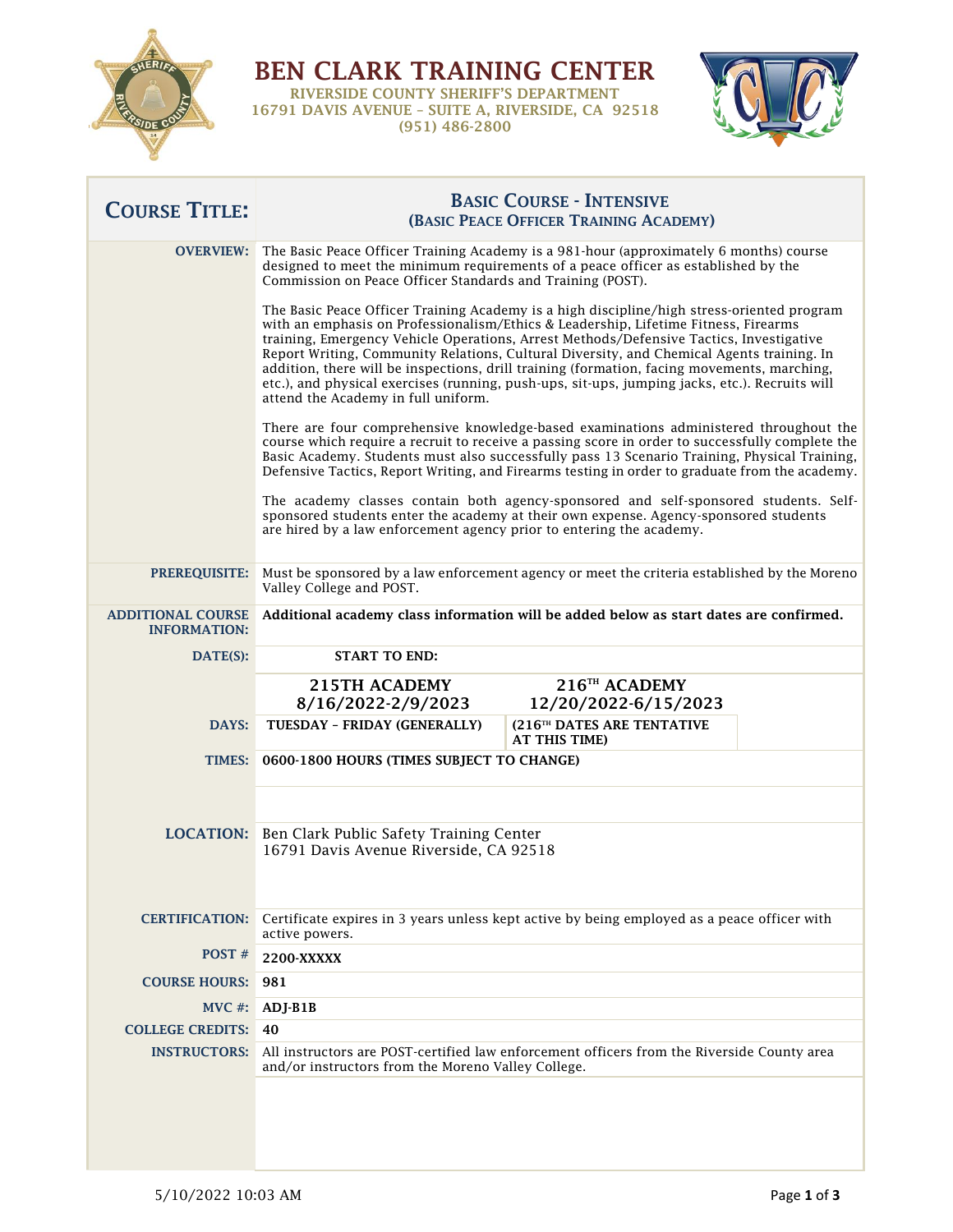

BEN CLARK TRAINING CENTER RIVERSIDE COUNTY SHERIFF'S DEPARTMENT 16791 DAVIS AVENUE – SUITE A, RIVERSIDE, CA 92518 (951) 486-2800



| ENROLLMENT: Self-sponsored students are to follow the steps outlined below. Agencies wishing to enroll<br>personnel are to contact the academy staff via the contact information listed above.                                                                                                                                                                                                                                                                                   |
|----------------------------------------------------------------------------------------------------------------------------------------------------------------------------------------------------------------------------------------------------------------------------------------------------------------------------------------------------------------------------------------------------------------------------------------------------------------------------------|
| NOTE: A minimum of 20 students on the first day of class is required in order to proceed<br>with the class session. A notification will be sent out upon cancellation of the course.                                                                                                                                                                                                                                                                                             |
| The following items are listed in the <b>Academy Acceptance Process Checklist</b>                                                                                                                                                                                                                                                                                                                                                                                                |
| 1. PELLETB T-Score. Must take and pass POST Entry Level Law Enforcement Test Battery<br>(PELLETB) with T-score of 40 or above. If you took the exam elsewhere, submit the T-score<br>letter the agency sent you. The score must be within the preceding 12 months of the class<br>start date. If you took the PELLETB exam with us, we will already have your score<br>documented. Visit our website at www.mvc.edu/law for upcoming testing dates & submit<br>vour reservation. |
| 2. Physical Fitness Assessment. The applicant must achieve an acceptable score on the<br>Physical Fitness Assessment. The 1.5 mile run needs to be completed under 13 minutes, and<br>the applicant must complete 30 push-ups in one minute and 30 sit-ups in one minute. If you<br>completed the assessment with us, we will already have your score documented. Visit our<br>website at www.mvc.edu/law for upcoming assessment dates & submit your reservation.               |
| 3. Personal History Statement. Please type it or print in black ink block letters; it must be<br>legible. You can find it electronically at http://lib.post.ca.gov/Publications/2-251-<br>phsPeaceOfficers.doc or on our website www.mvc.edu/law.                                                                                                                                                                                                                                |
| 4. DOJ Clearance Letter. Complete Live Scan fingerprint application process and need to<br>submit the DOJ firearms clearance letter that will be sent to you 1-2 weeks later. The letter<br>must be dated within the preceding 6 months of the class start date. If you don't have the<br>letter, submit proof of completion and then submit your letter once you receive it. You can<br>find the Live Scan application on our website www.mvc.edu/law.                          |
| 5. Medical Clearance. Complete & submit a medical physical examination. You can either<br>visit your own physician or a local clinic. Current college students may visit the college<br>Health Services office. You can find the Medical Clearance packet on our website<br>www.mvc.edu/law.                                                                                                                                                                                     |
| 6. DMV Printout. Obtain a print out of your driving record. You can either print it from the<br>DMV website or visit your local DMV office. The printout must be dated within the preceding<br>6 months of the class start date.                                                                                                                                                                                                                                                 |
| 7. Submit a photocopy of your Driver's License, current Vehicle Registration, current Vehicle<br>Insurance card, and medical insurance card (if you have any). In regard to the vehicle<br>registration and insurance, submit the documents for the vehicle(s) that you will be driving<br>throughout the course of the academy.                                                                                                                                                 |
| 8. Moreno Valley College On-Line Application. Complete the application process with the<br>college for the semester the course will begin. View On-Line Application Procedures handout<br>for further instructions.                                                                                                                                                                                                                                                              |
| NOTE: Once your documents have been received and processed, you will be contacted<br>and provided with further instructions. Final selections are made approximately 1 month<br>before the class start date. Submission of these documents is not a guarantee that you<br>will be selected to attend the academy.                                                                                                                                                                |
|                                                                                                                                                                                                                                                                                                                                                                                                                                                                                  |
|                                                                                                                                                                                                                                                                                                                                                                                                                                                                                  |
|                                                                                                                                                                                                                                                                                                                                                                                                                                                                                  |